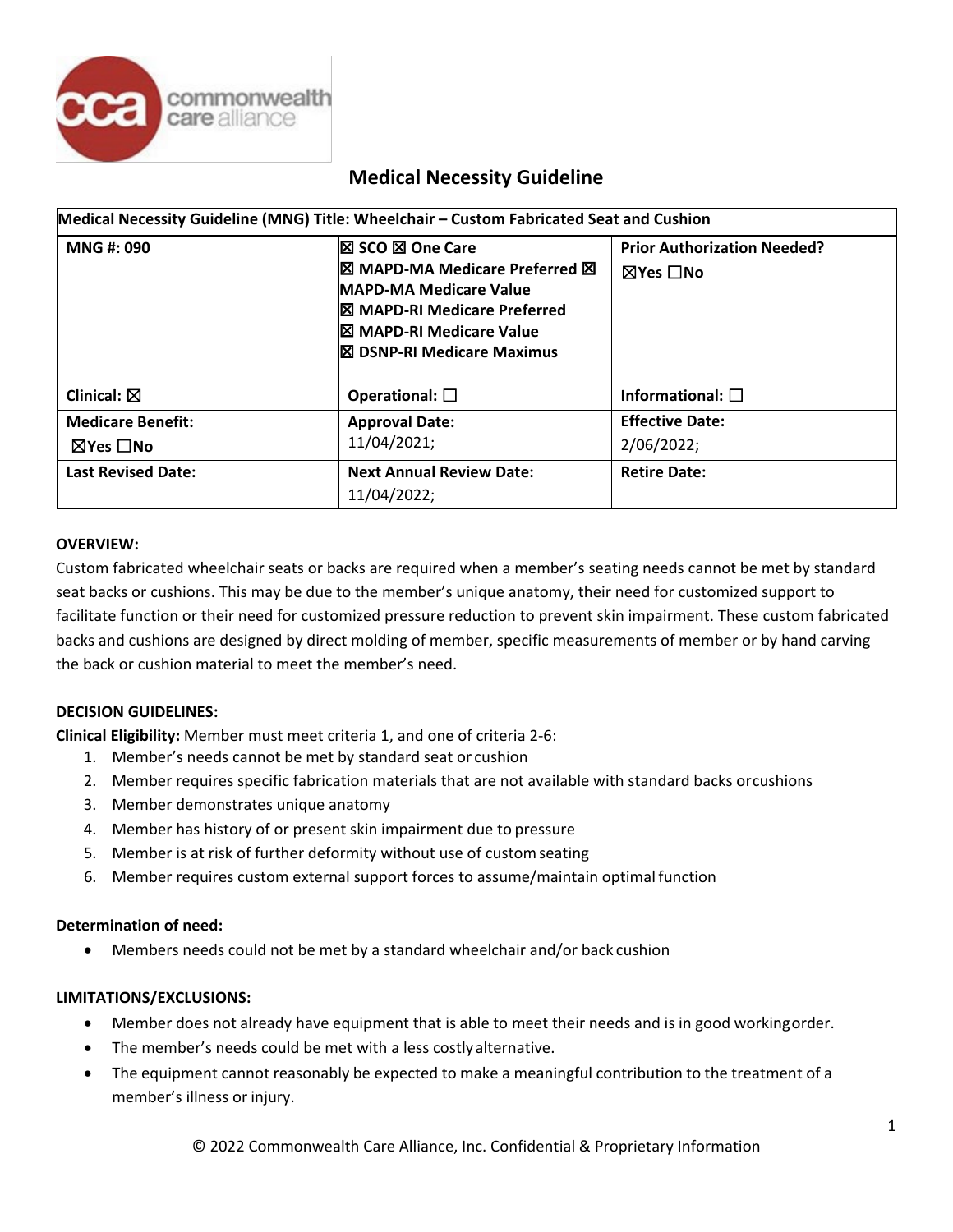

# **Medical Necessity Guideline**

# **KEY CARE PLANNING CONSIDERATIONS:**

• Member is motivated to be positioned with custom fabricated seating.

# **AUTHORIZATION: HCPCS codes E2609 and E2617 require authorization.**

Requires prior authorization including quote from RTS demonstrating AAC (acquired acquisition cost) and documentation of medical necessity by LCMP.

- Member must have a specialty evaluation that was performed by a licensed/certified medical professional (LCMP), such as a PT or OT, or physician who has specific training and experience in rehabilitation wheelchair evaluations and that documents the medical necessity for the wheelchair and its special features. The LCMP may have no financial relationship with the supplier.
- The wheelchair is provided by a Rehabilitative Technology Supplier (RTS) that employs a RESNA-certified Assistive Technology Professional (ATP) who specialized in wheelchairs and who has direct, in-person involvement in the wheelchair selection for the member.

# **Documentation Requirement:**

- Standard written Order (SWO)
- Letter of Medical Necessity (LMN)
- Detailed labor sheet
- Manufacturer's invoice and provider quote

# **REGULATORY NOTES:**

Medicare Local Coverage Determination (LCD): Wheelchair Seating (L33312) Mass Health; 130 CMR 450.204: Medical Necessity; 130CMR 428.402 Definitions; 130CMR 409.402: Definitions**;**  130CMR 409.414 Non-covered services

# **RELATED REFERENCES:**

This DST guide is not a rigid rule. CCA has the mission to address all of our complicated members' health needs. Care partners can identify members with Behavioral Health and HOPE (\*) challenges who may benefit from extending these guidelines to support our at-risk members' unique health challenges. CCA encourages our clinicians to clearly document our members' unique health contexts when requesting care which does not meet this formal DST's conditions and recommendations.

\*High Opiate Patient Engagement = members with high doses of opiates whom we hope to help by treating their pain alternatively and reducing their exposure to dangerous opiates.